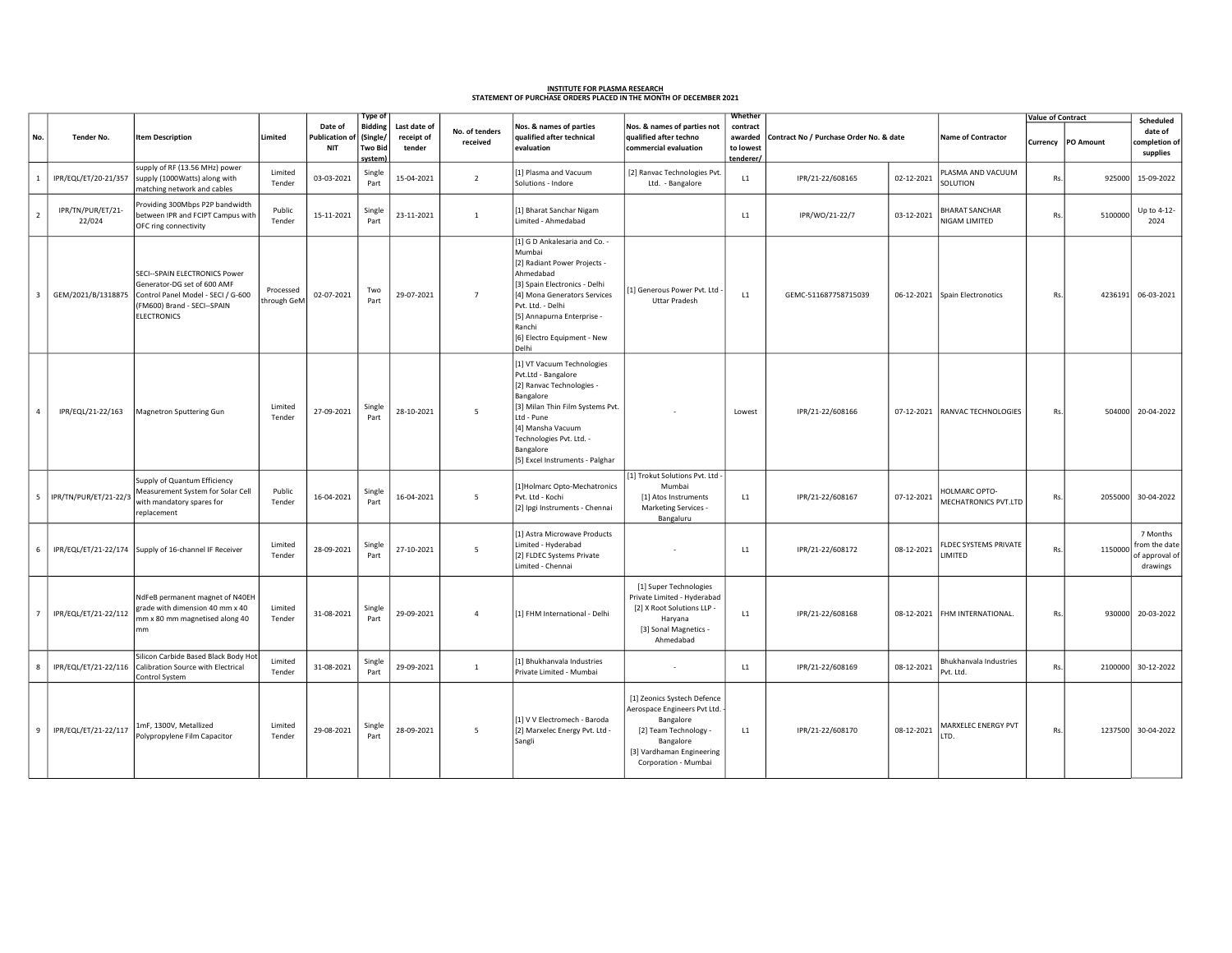| 10     | IPR/EQL/21-22/022               | Supply of Electric Gripper with<br>Parallel Jaws with standard<br>accessories and mounting coupling<br>Grabo 5.0 Make: SVR | Limited<br>Tender        | 03-06-2021 | Single<br>Part | 08-07-2021 | 6                       | [1] SVR Infotech - Pune                                                                                                                                                                                                                                                                                                                                                                                                                                           | [1] Autobots Inc - Chennai<br>[2] Alsturt India Pvt. Ltd. -<br>Chennai<br>[3] Mascot CNC Tools &<br>Equipment Pvt. Ltd. - Rajkot<br>[4] Reliable Technologies -<br>Vadodara<br>[5] Schunk Intec India Pvt.<br>Ltd. - Bangalore | L1 | IPR/21-22/608171     |            | 08-12-2021 SVR InfoTech                  | Rs |         | 850000 31-03-2022                                    |
|--------|---------------------------------|----------------------------------------------------------------------------------------------------------------------------|--------------------------|------------|----------------|------------|-------------------------|-------------------------------------------------------------------------------------------------------------------------------------------------------------------------------------------------------------------------------------------------------------------------------------------------------------------------------------------------------------------------------------------------------------------------------------------------------------------|--------------------------------------------------------------------------------------------------------------------------------------------------------------------------------------------------------------------------------|----|----------------------|------------|------------------------------------------|----|---------|------------------------------------------------------|
| 11     | IPR/TN/PUR/ET/21-<br>22/009     | Supply of Liquid Helium (LHe) in<br>Dewars, Purity 99.99% (21 days<br>rental included)                                     | Public<br>Tender         | 28-08-2021 | Single<br>Part | 28-09-2021 | 5                       | [1] Helious Speciality Gases Pvt.<br>Ltd - Bharuch<br>[2] AA Traders - Mumbai<br>[3] Vadilal Chemicals Limited -<br>Ahmedabad                                                                                                                                                                                                                                                                                                                                     | [1] Airlife Gases Private<br>Limited - Pune<br>[2] Inox Air Products Private<br>Limited - Mumbai                                                                                                                               | L1 | IPR/21-22/608173     | 08-12-2021 | Helious Specialty Gases<br>Pvt. Ltd.     | Rs | 4770688 | Staggered<br>delivery as<br>and when<br>required     |
| 12     | GEM/2021/B/1523340   Desktop PC |                                                                                                                            | Processed<br>through GeM | 15-09-2021 | Two<br>Part    | 20-10-2021 | 13                      | [1] Icon Infotech Pvt. Ltd -<br>Mumbai<br>[2] KJM Group System Solution<br>Thane<br>[3] HLBS Tech Pvt. Ltd. - Bhopal<br>[4] Computronics Multivision<br>Pvt. Ltd. - Mumbai<br>[5] IRIS Global Services Pvt. Ltd.-<br>Delhi<br>[6] Wiptech Peripherals Pvt. Ltd.<br>Rajkot<br>[7] Linux Lab Technologies -Pune<br>[8] Gem Dealer - Delhi<br>[9] Mould Training and<br>Networks (India) Pvt. Ltd -<br>Chennai<br>[10] Laps N Tabs Technology Pvt.<br>Ltd. - Lucknow | [1] Arihant Enterprise -<br>Ahmedabad<br>[2] Web Net Asia -<br>Chandhgarh<br>[3] SSE from house -<br>Rajasthan                                                                                                                 | L1 | GEMC-511687709951511 | 11-12-2021 | KJM Group System<br>Solution             | Rs | 5068286 | 11-03-2022                                           |
| 13     | GEM/2021/B/1555235              | Digital Storage Oscilloscope                                                                                               | Processed<br>through GeM | 05-10-2021 | Two<br>Part    | 20-10-2021 | $\overline{\mathbf{3}}$ | [1] San Instruments - Mumbai<br>[2] Optimized Solutions Limited<br>Ahmedabad<br>[3] Convergent Technologies<br>India Pvt. Ltd. - Bangalore                                                                                                                                                                                                                                                                                                                        |                                                                                                                                                                                                                                | L1 | GEMC-511687769053355 | 17-12-2021 | OPTIMIZED SOLUTIONS<br>LIMITED           | Rs |         | 1140700 17-03-2022                                   |
| $14\,$ | GEM/2021/B/1596149              | Unbranded Containerized Housing /<br>Office Unit 6100mm X C4067E 2400<br>$mm(L \times W)$                                  | Processed<br>through GeM | 13-10-2021 | Two<br>Part    | 28-10-2021 | $\overline{\mathbf{3}}$ | [1] JK Technologies Private<br>Limited -Haryana<br>[2] Softek Enterprises -<br>Vadodara<br>[3] Sarjan Enterprises -<br>Vadodara                                                                                                                                                                                                                                                                                                                                   |                                                                                                                                                                                                                                | L1 | GEMC-511687713499144 |            | 20-12-2021 SOFTEK ENTERPRISES            | Rs |         | 735000 03-02-2022                                    |
| 15     | IPR/EQL/ET/21-22/025            | Supply of Impression Creep Testing<br>Machine                                                                              | Limited<br>Tender        | 10-06-2021 | Single<br>Part | 29-07-2021 | $\overline{\mathbf{3}}$ | [1] Sigma Engineering -<br>Bangalore<br>[2] Spranktronics - Bangalore<br>[3] Sureksha Sensor - Bangalore                                                                                                                                                                                                                                                                                                                                                          |                                                                                                                                                                                                                                | L1 | IPR/21-22/608186     |            | 29-12-2021 SPRANKTRONICS                 | Rs |         | 1931500 35-05-2022                                   |
| 16     | IPR/EQL/ET/21-22/113            | Manufacturing, testing and supply<br>(Including unloading) of Vacuum<br>Vessel- Extension                                  | Limited<br>Tender        | 31-08-2021 | Single<br>Part | 29-09-2021 | 5                       | [1] Ranvac Technologies -<br>Bangalore<br>[2] Vacuum Techniques (P) Ltd -<br>Bangalore<br>[3] Hind High Vacuum Company<br>(P) Ltd. - Bangalore<br>[4] Mansha Vacuum Equipments<br>(P) Ltd - Bangalore<br>[5] Advanced Process<br>Technology (P) Ltd. - Pune                                                                                                                                                                                                       |                                                                                                                                                                                                                                | L1 | IPR/21-22/608187     | 29-12-2021 | ADVANCED PROCESS<br>TECHNOLOGY PVT. LTD. | Rs | 1312900 | Nine months<br>from the date<br>of Purchase<br>order |
| 17     | 22/005                          | IPR/TN/PUR/TPT/ET/21- Supply of PXI express based Data<br><b>Acquisition System</b>                                        | Public<br>Tender         | 26-04-2021 | Two<br>Part    | 16-06-2021 | 5                       | [1] Digilogic Systems Pvt. Ltd. -<br>Hyderabad<br>[2] Optimized Solutions Limited<br>Ahmedabad<br>[3] Yottec Systems LLP -<br>Bangaluru                                                                                                                                                                                                                                                                                                                           | [1] Tech Square - Pune<br>[2] Symmetric Technologies<br>Pvt. Ltd. - Bangalore                                                                                                                                                  | L1 | IPR/21-22/608189     | 30-12-2021 | OPTIMIZED SOLUTIONS<br>LIMITED           | Rs | 7100000 | 30-04-2022                                           |